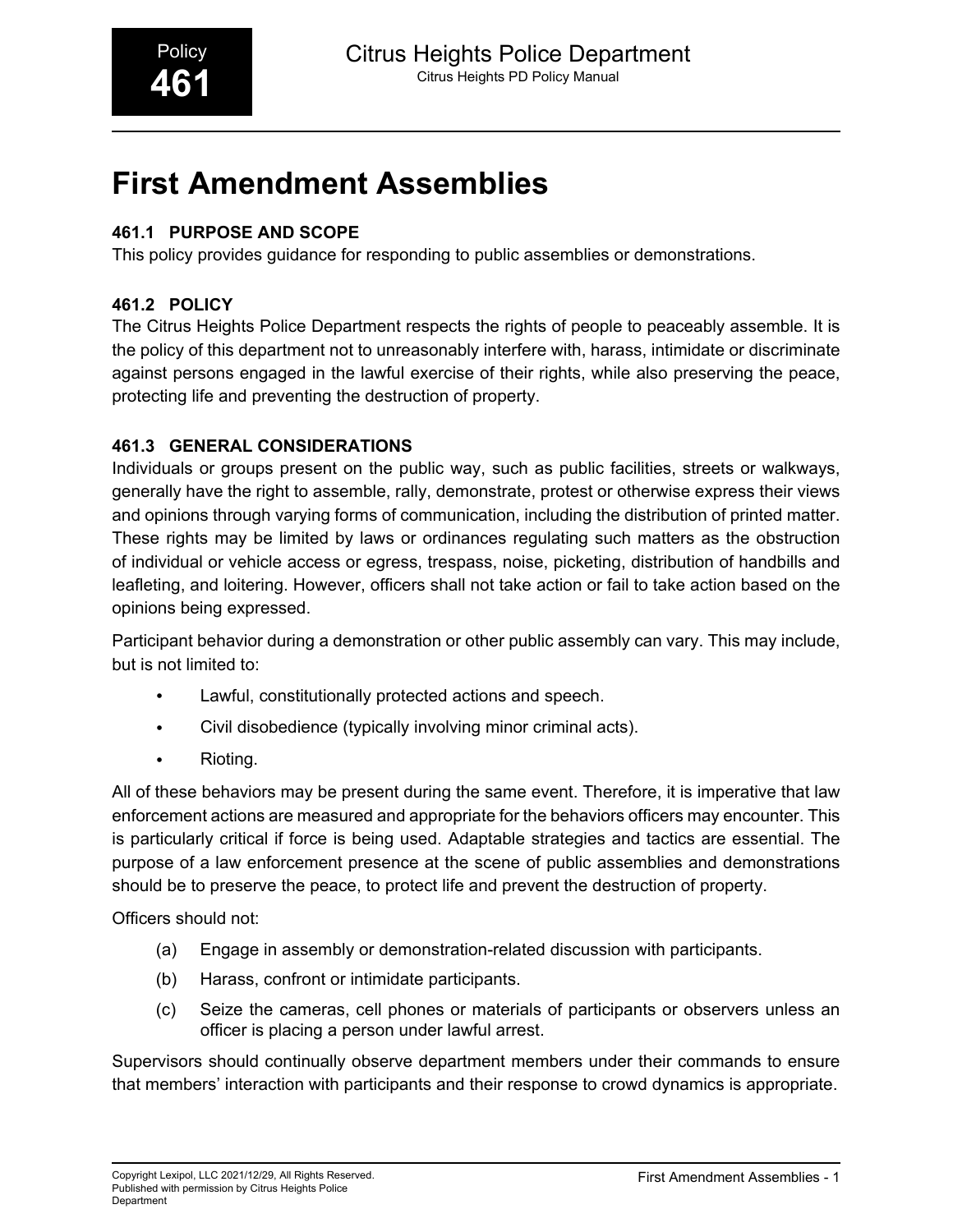## *First Amendment Assemblies*

## 461.3.1 PHOTOGRAPHS AND VIDEO RECORDINGS

Photographs and video recording, when appropriate, can serve a number of purposes, including support of criminal prosecutions by documenting criminal acts; assistance in evaluating department performance; serving as training material; recording the use of dispersal orders; and facilitating a response to allegations of improper law enforcement conduct.

Photographs and videos will not be used or retained for the sole purpose of collecting or maintaining information about the political, religious or social views of associations, or the activities of any individual, group, association, organization, corporation, business or partnership, unless such information directly relates to an investigation of criminal activities and there is reasonable suspicion that the subject of the information is involved in criminal conduct.

#### **461.4 UNPLANNED EVENTS**

When responding to an unplanned or spontaneous public gathering, the first responding officer should conduct an assessment of conditions, including, but not limited to, the following:

- **Location**
- Number of participants
- Apparent purpose of the event
- Leadership (whether it is apparent and/or whether it is effective)
- Any initial indicators of unlawful or disruptive activity
- Indicators that lawful use of public facilities, streets or walkways will be impacted
- Ability and/or need to continue monitoring the incident

Initial assessment information should be promptly communicated to the Communications Center, and the assignment of a supervisor should be requested. Additional resources should be requested as appropriate. The responding supervisor shall assume command of the incident until command is expressly assumed by another, and the assumption of command is communicated to the involved members. A clearly defined command structure that is consistent with the Incident Command System (ICS) should be established as resources are deployed.

## **461.5 PLANNED EVENT PREPARATION**

For planned events, comprehensive, incident-specific operational plans should be developed. The ICS should be considered for such events.

## 461.5.1 INFORMATION GATHERING AND ASSESSMENT

In order to properly assess the potential impact of a public assembly or demonstration on public safety and order, relevant information should be collected and vetted. This may include:

- Information obtained from outreach to group organizers or leaders.
- Information about past and potential unlawful conduct associated with the event or similar events.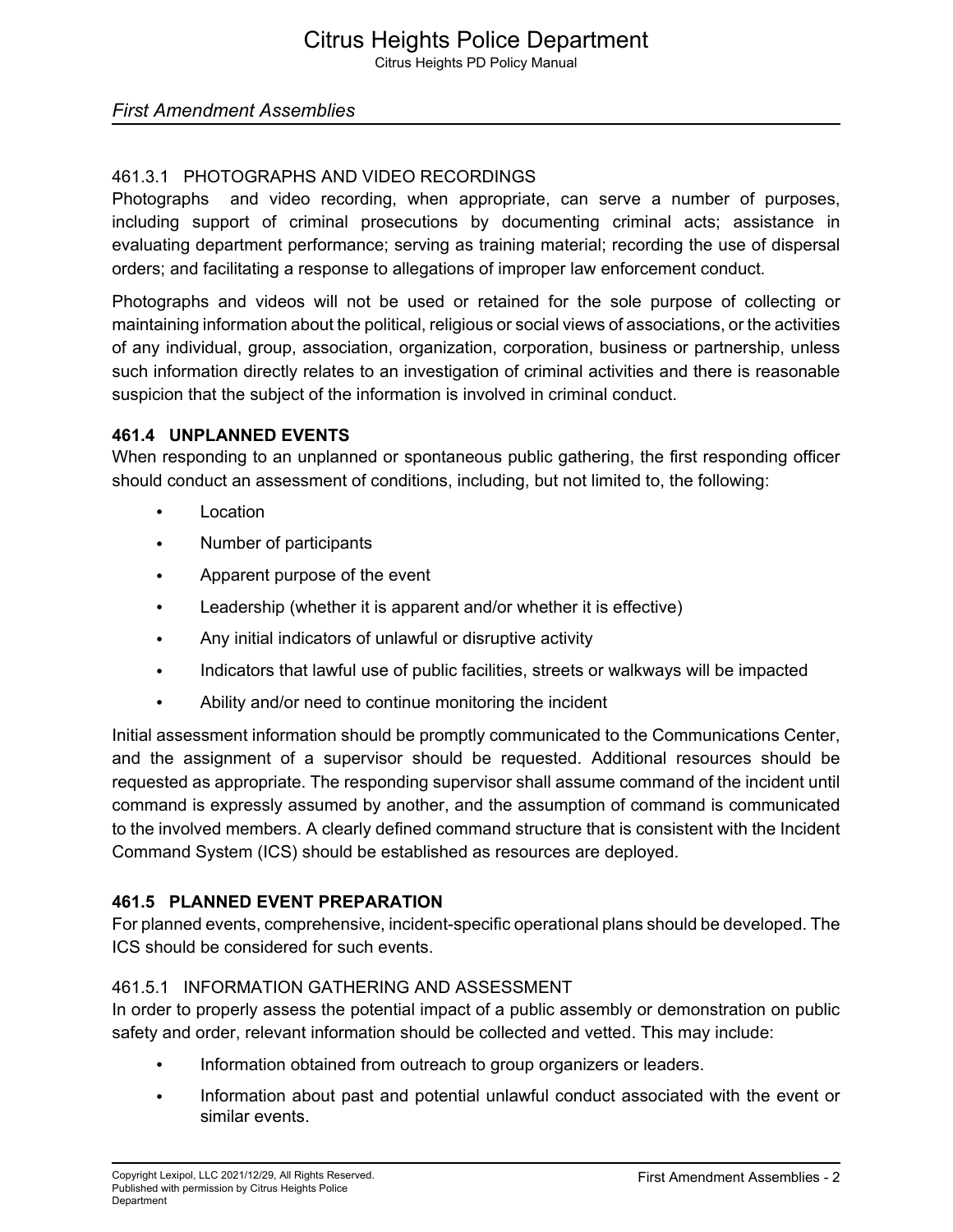## *First Amendment Assemblies*

- The potential time, duration, scope, and type of planned activities.
- Any other information related to the goal of providing a balanced response to criminal activity and the protection of public safety interests.

Information should be obtained in a transparent manner, and the sources documented. Relevant information should be communicated to the appropriate parties in a timely manner.

Information will be obtained in a lawful manner and will not be based solely on the purpose or content of the assembly or demonstration, or actual or perceived characteristics such as race, ethnicity, national origin, religion, sex, sexual orientation, gender identity or expression, economic status, age, cultural group, or disability of the participants (or any other characteristic that is unrelated to criminal conduct or the identification of a criminal subject).

#### 461.5.2 OPERATIONAL PLANS

An operational planning team with responsibility for event planning and management should be established. The planning team should develop an operational plan for the event.

The operational plan will minimally provide for:

- (a) Command assignments, chain of command structure, roles and responsibilities.
- (b) Staffing and resource allocation.
- (c) Management of criminal investigations.
- (d) Designation of uniform of the day and related safety equipment (e.g., helmets, shields).
- (e) Deployment of specialized resources.
- (f) Event communications and interoperability in a multijurisdictional event.
- (g) Liaison with demonstration leaders and external agencies.
- (h) Liaison with City government and legal staff.
- (i) Media relations.
- (j) Logistics: food, fuel, replacement equipment, duty hours, relief and transportation.
- (k) Traffic management plans.
- (l) First aid and emergency medical service provider availability.
- (m) Prisoner transport and detention.
- (n) Review of policies regarding public assemblies and use of force in crowd control.
- (o) Parameters for declaring an unlawful assembly.
- (p) Arrest protocol, including management of mass arrests.
- (q) Protocol for recording information flow and decisions.
- (r) Rules of engagement, including rules of conduct, protocols for field force extraction and arrests, and any authorization required for the use of force.
- (s) Protocol for handling complaints during the event.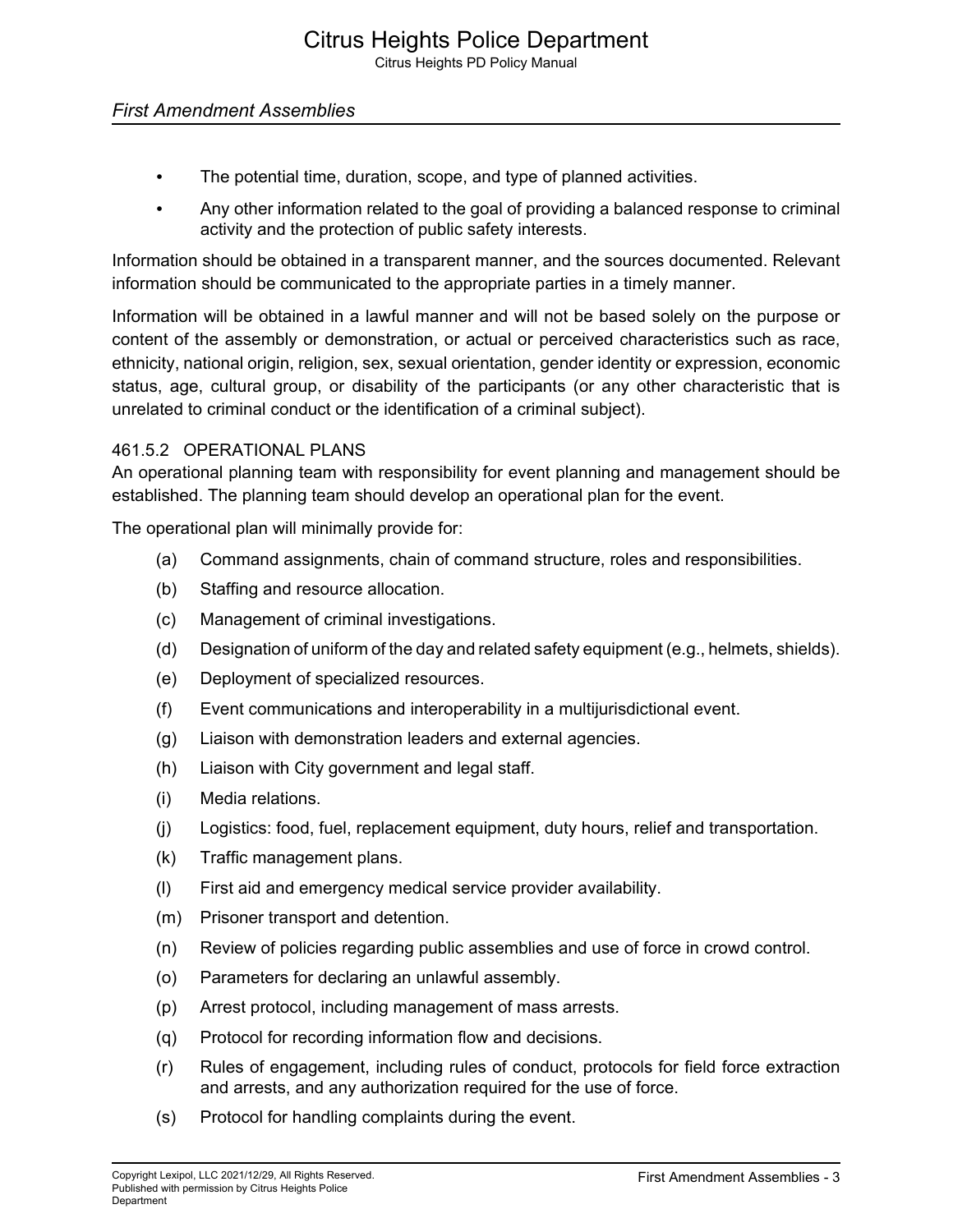Citrus Heights PD Policy Manual

## *First Amendment Assemblies*

(t) Parameters for the use of body-worn cameras and other portable recording devices.

## 461.5.3 MUTUAL AID AND EXTERNAL RESOURCES

The magnitude and anticipated duration of an event may necessitate interagency cooperation and coordination. The assigned Incident Commander should ensure that any required memorandums of understanding or other agreements are properly executed, and that any anticipated mutual aid is requested and facilitated (see the Mutual Aid and Outside Agency Assistance Policy).

## **461.6 UNLAWFUL ASSEMBLY DISPERSAL ORDERS**

If a public gathering or demonstration remains peaceful and nonviolent, and there is no reasonably imminent threat to persons or property, the Incident Commander should generally authorize continued monitoring of the event.

Should the Incident Commander make a determination that public safety is presently or is about to be jeopardized, he/she or the authorized designee should attempt to verbally persuade event organizers or participants to disperse of their own accord. Warnings and advisements may be communicated through established communications links with leaders and/or participants or to the group.

When initial attempts at verbal persuasion are unsuccessful, the Incident Commander or the authorized designee should make a clear standardized announcement to the gathering that the event is an unlawful assembly, and should order the dispersal of the participants. The announcement should be communicated by whatever methods are reasonably available to ensure that the content of the message is clear and that it has been heard by the participants. The announcement should be amplified, made in different languages as appropriate, made from multiple locations in the affected area and documented by audio and video. The announcement should provide information about what law enforcement actions will take place if illegal behavior continues and should identify routes for egress. A reasonable time to disperse should be allowed following a dispersal order.

## **461.7 USE OF FORCE**

Use of force is governed by current department policy and applicable law (see the Use of Force, Handcuffing and Restraints, Control Devices and Techniques, and Conducted Energy Device policies).

Individuals refusing to comply with lawful orders (e.g., nonviolent refusal to disperse) should be given a clear verbal warning and a reasonable opportunity to comply. If an individual refuses to comply with lawful orders, the Incident Commander shall evaluate the type of resistance and adopt a reasonable response in order to accomplish the law enforcement mission (such as dispersal or arrest of those acting in violation of the law). Control devices and Conducted Electrical Weapons should be considered only when the participants' conduct reasonably appears to present the potential to harm officers, themselves or others, or will result in substantial property loss or damage (see the Control Devices and Techniques and the Conducted Energy Device policies).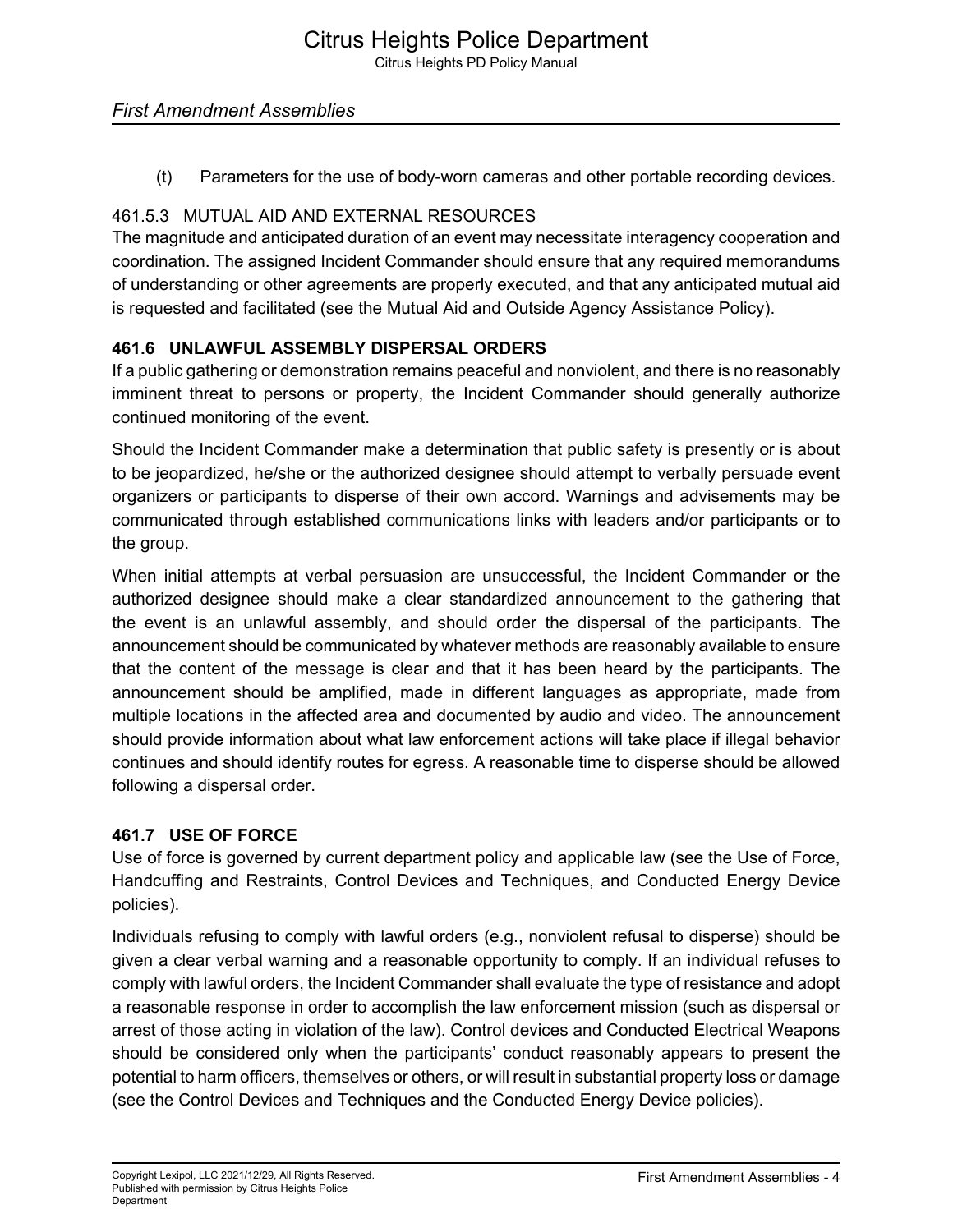# Citrus Heights Police Department

Citrus Heights PD Policy Manual

#### *First Amendment Assemblies*

Force or control devices, including oleoresin capsaicin (OC), should be directed toward individuals and not toward groups or crowds, unless specific individuals cannot reasonably be targeted due to extreme circumstances, such as a riotous crowd.

Any use of force by a member of this department shall be documented promptly, completely and accurately in an appropriate report. The type of report required may depend on the nature of the incident.

#### **461.8 ARRESTS**

The Citrus Heights Police Department should respond to unlawful behavior in a manner that is consistent with the operational plan. If practicable, warnings or advisements should be communicated prior to arrest.

Mass arrests should be employed only when alternate tactics and strategies have been, or reasonably appear likely to be, unsuccessful. Mass arrests shall only be undertaken upon the order of the Incident Commander or the authorized designee. There must be probable cause for each arrest.

If employed, mass arrest protocols should fully integrate:

- (a) Reasonable measures to address the safety of officers and arrestees.
- (b) Dedicated arrest, booking and report writing teams.
- (c) Timely access to medical care.
- (d) Timely access to legal resources.
- (e) Timely processing of arrestees.
- (f) Full accountability for arrestees and evidence.
- (g) Coordination and cooperation with the prosecuting authority, jail and courts (see the Cite and Release Policy).

#### **461.9 MEDIA RELATIONS**

The Public Information Officer should use all available avenues of communication, including press releases, briefings, press conferences, and social media to maintain open channels of communication with media representatives and the public about the status and progress of the event, taking all opportunities to reassure the public about the professional management of the event (see the Media Relations Policy).

#### 461.9.1 MEDIA ACCESS

If officers close the immediate area surrounding any emergency field command post or any other command post, or establish a police line, or rolling closure at a demonstration, march, protest, or rally where individuals are engaged in a protected activity pursuant to the First Amendment, officers shall comply with the requirements of Penal Code § 409.7 relating to media access (i.e., access to closed areas, obtaining information) (Penal Code § 409.7).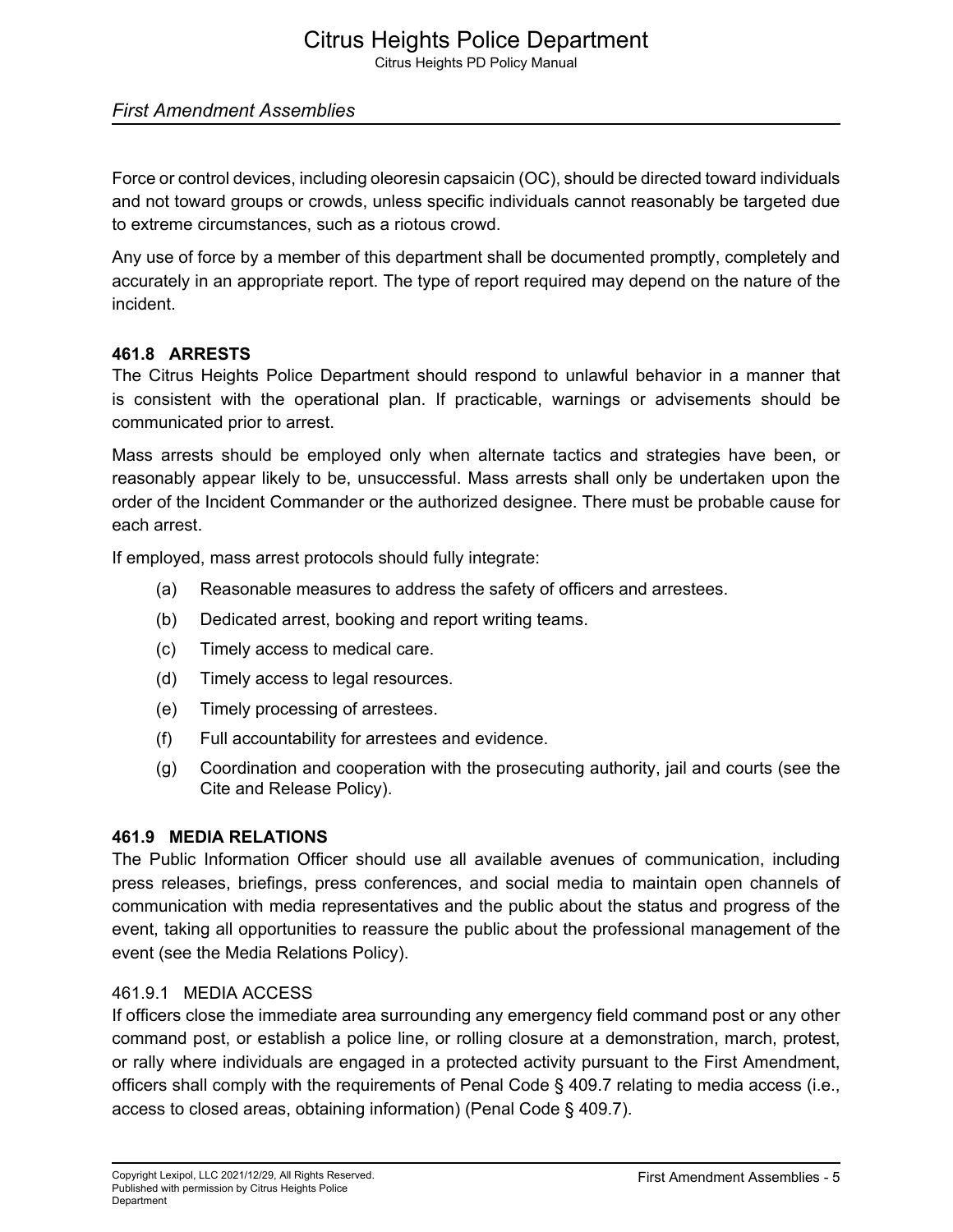Citrus Heights PD Policy Manual

#### *First Amendment Assemblies*

#### **461.10 DEMOBILIZATION**

When appropriate, the Incident Commander or the authorized designee should implement a phased and orderly withdrawal of law enforcement resources. All relieved personnel should promptly complete any required reports, including use of force reports, and account for all issued equipment and vehicles to their supervisors prior to returning to normal operational duties.

## **461.11 POST EVENT**

The Incident Commander should designate a member to assemble full documentation of the event, to include the following:

- (a) Operational plan
- (b) Any incident logs
- (c) Any assignment logs
- (d) Vehicle, fuel, equipment and supply records
- (e) Incident, arrest, use of force, injury and property damage reports
- (f) Photographs, audio/video recordings, the Communications Center records/tapes
- (g) Media accounts (print and broadcast media)

#### 461.11.1 AFTER-ACTION REPORTING

The Incident Commander should work with City legal counsel, as appropriate, to prepare a comprehensive after-action report of the event, explaining all incidents where force was used including the following:

- (a) Date, time and description of the event
- (b) Actions taken and outcomes (e.g., injuries, property damage, arrests)
- (c) Problems identified
- (d) Significant events
- (e) Recommendations for improvement; opportunities for training should be documented in a generic manner, without identifying individuals or specific incidents, facts or circumstances.

#### **461.12 TRAINING**

Department members should receive periodic training regarding this policy, as well as the dynamics of crowd control and incident management (Penal Code § 13514.5). The Department should, when practicable, train with its external and mutual aid partners.

Officers should also receive periodic training on the standards for the use of kinetic energy projectiles and chemical agents for crowd control purposes as identified in Penal Code § 13652.